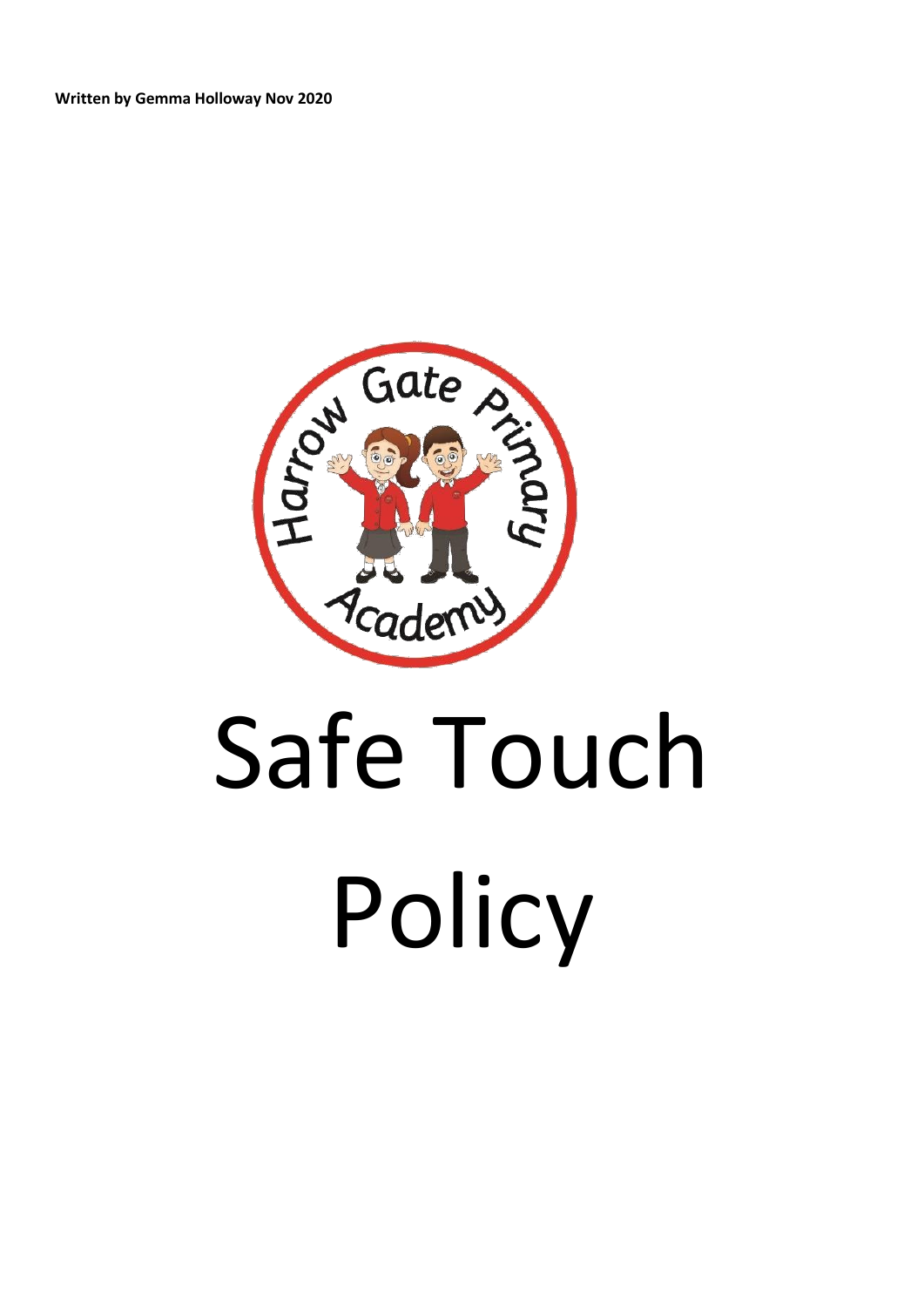#### **Introduction**

The term Physical contact is used to describe the use of touch for many purposes in numerous different contexts. This is a controversial and complex area. There have been instances where schools have had a 'no touch' policy and totally forbade staff from touching children. This is actually against all statutory guidance and is not tenable. There is a common myth that school staff are not allowed to ever touch a child.

The Children Act 1989 and 2004 makes it clear that the paramount consideration in any decision should be in the best interest of the child concerned. Paramount in this context means that it should be the first thing people think about and it takes precedence over other considerations. There are many circumstances where touch is a necessity.

Physical contact should always be about meeting the needs of the child. Actions that can be ambiguous are open to misinterpretation. Staff should always think before making any physical contact. They should be clear about why their actions are in the best interest of the child concerned. They should remember that some children like physical contact and some do not.

#### **Aims**

Children have the right to independence and choices, and we seek to provide opportunities for personal growth and emotional health and wellbeing. However, rights also involve responsibilities, such as not harming other people's rights.

Children unable to control their actions or unable to appreciate danger have a right to be protected; and staff have a duty of care to exercise.

#### **Rationale**

Children learn who they are and how the world is, by forming relationships with people and things around them. The quality of a child's relationship with significant adults is vital to their healthy development and emotional health and wellbeing.

Many children who require emotional support from school may have been subject to trauma or distress or may not have had a positive start in life. It is with this in mind that staff seek to respond to children's developmental needs by using appropriate safe touch.

Attachment theory and child development identifies safe touch as a positive contribution to brain development, mental health and the development of social skills.

Our policy rests on the belief that every member of staff needs to know the difference between appropriate and inappropriate touch. Hence, staff need to demonstrate a clear understanding of the difference. Equally, when a child is in deep distress, staff need to know when and how sufficient connection and psychological holding can be provided without touching.

All staff need to be clearly aware of procedures within this policy. The policy should be seen in the wider context of the 'Behaviour Policy' and the 'Safeguarding and Child Protection Policy'. Staff always need to be mindful of appropriate behaviour. Key members of staff are *Team Teach* trained in order to understand appropriate touch and very occasionally restraint. <https://www.teamteach.co.uk/>

Any physical interventions are logged in a bound book in line with *Team Teach Practice*.

Physical interventions Plans are written for children where physical interventions may be used more frequently. These are always shared by staff with parents and is part of a behaviour plan.